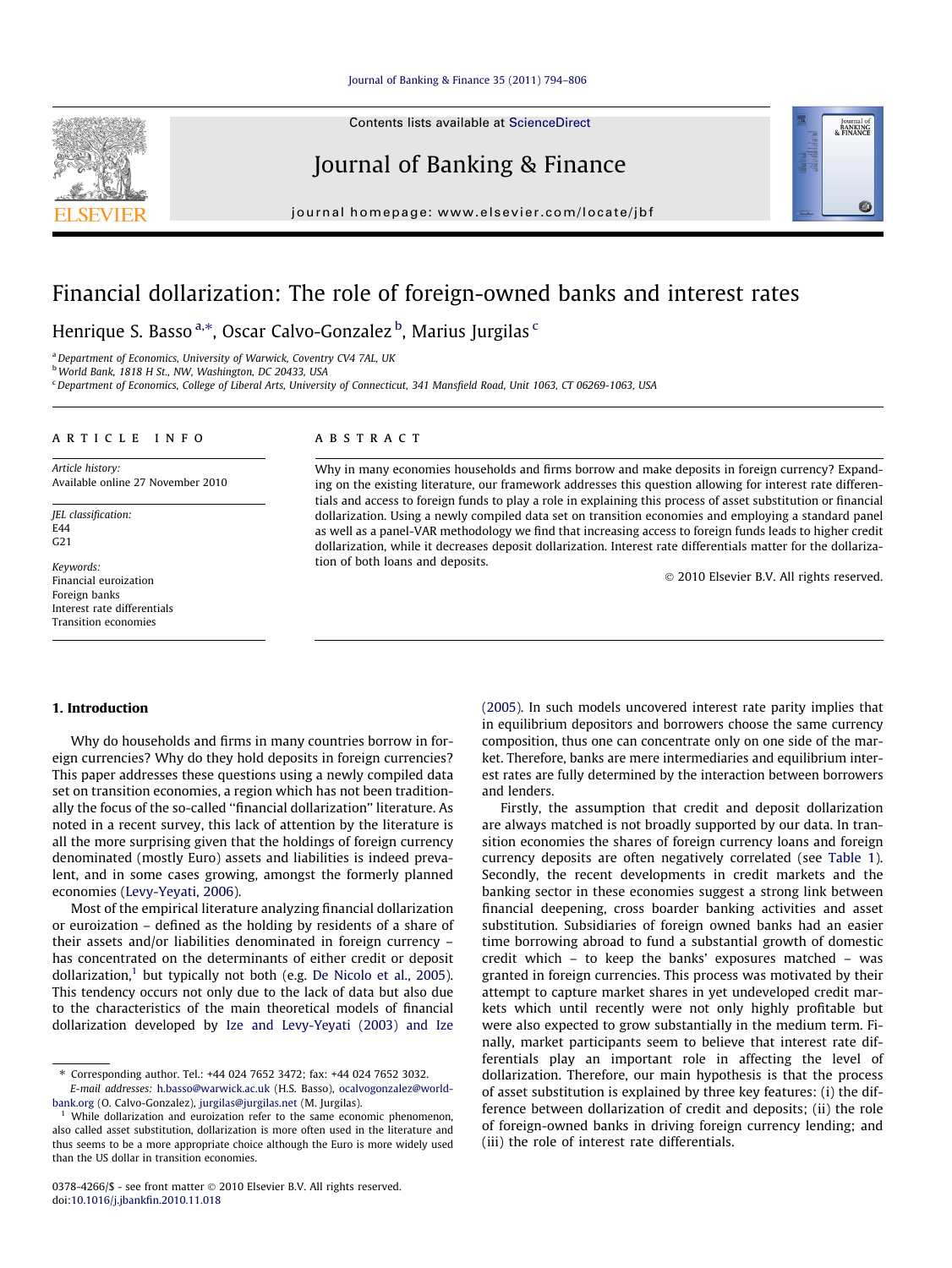<span id="page-1-0"></span>

|--|--|

Loan and deposit dollarization across countries (total, individual/nonfinancial corporate, short term/long term, 2000–2006). Source: National Central Banks

| Country          | ls_tot                   | $ls\_ind$                | ls_nfc | $ls\_st$                 | $ls_l$                   | $ds\_tot$ | $ds$ <sub>-ind</sub> | $ds$ <sub>nfc</sub>      | $ds_{st}$                | $ds_l$                   | Corr <sup>a</sup> |
|------------------|--------------------------|--------------------------|--------|--------------------------|--------------------------|-----------|----------------------|--------------------------|--------------------------|--------------------------|-------------------|
| Albania          | 0.68                     |                          |        | 0.64                     | 0.77                     | 0.31      | 0.26                 | 0.54                     | 0.47                     | 0.2                      | 0.0778            |
| Armenia          |                          |                          |        | $\overline{\phantom{0}}$ | $\overline{\phantom{0}}$ | 0.75      |                      |                          |                          | $\overline{\phantom{0}}$ |                   |
| Azerbaijan       | 0.62                     | -                        | -      | 0.59                     | 0.69                     | 0.59      | 0.89                 | 0.38                     | $\overline{\phantom{0}}$ | $\overline{\phantom{0}}$ | $-0.4538$         |
| Bosnia and Herz. | 0.39                     | Ξ.                       | Ξ.     | -                        | $\overline{\phantom{0}}$ | 0.52      | Ξ.                   | $\overline{\phantom{0}}$ | 0.37                     | 0.79                     | 0.7088            |
| <b>Bulgaria</b>  | 0.41                     | 0.08                     | 0.54   | 0.42                     | 0.4                      | 0.5       | 0.6                  | 0.46                     | 0.5                      | 0.4                      | $-0.8201$         |
| Belarus          | $\overline{\phantom{0}}$ | Ξ.                       | Ξ.     |                          | $\overline{\phantom{0}}$ | 0.57      | 0.51                 | 0.63                     | 0.59                     | 0.56                     |                   |
| Serbia and Mont. | 0.35                     | 0.06                     | 0.41   | 0.17                     | 0.51                     | 0.63      | 0.78                 | 0.48                     | 0.63                     | 0.66                     | $-0.8333$         |
| Czech Republic   | 0.14                     | 0.01                     | 0.19   | 0.13                     | 0.14                     | 0.11      | 0.07                 | 0.2                      | 0.13                     | 0                        | 0.6954            |
| Estonia          | 0.8                      | 0.68                     | 0.8    | 0.6                      | 0.82                     | 0.3       | 0.19                 | 0.42                     | 0.29                     | 0.41                     | $-0.5933$         |
| Georgia          | 0.83                     | $\overline{\phantom{0}}$ | Ξ.     | 0.75                     | 0.91                     | 0.94      | -                    | $\overline{\phantom{0}}$ | 0.93                     | 0.96                     | 0.8124            |
| Hungary          | 0.35                     | 0.13                     | 0.39   |                          | $\overline{\phantom{0}}$ | 0.17      | 0.15                 | 0.21                     | 0.18                     | 0.01                     | $-0.5577$         |
| Croatia          | 0.78                     | 0.82                     | 0.73   | Ξ.                       | $\overline{\phantom{0}}$ | 0.65      | 0.79                 | 0.36                     |                          | $\overline{\phantom{0}}$ | 0.8744            |
| Kazakhstan       | 0.57                     | ÷.                       | ÷.     |                          | $\overline{\phantom{0}}$ | 0.51      | 0.6                  | 0.44                     | $\overline{\phantom{0}}$ | $\overline{\phantom{0}}$ | 0.7933            |
| Lithuania        | 0.64                     | 0.46                     | 0.66   | 0.46                     | 0.61                     | 0.4       | 0.24                 | 0.37                     | 0.22                     | 0.23                     | 0.7076            |
| Latvia           | 0.61                     | 0.65                     | 0.59   |                          | $\overline{\phantom{0}}$ | 0.41      | 0.44                 | 0.37                     |                          | $\overline{\phantom{0}}$ | 0.6675            |
| Moldova          | 0.72                     | 0.02                     | 0.84   | $\overline{\phantom{0}}$ | $\overline{\phantom{0}}$ | 0.5       | Ξ.                   | $\overline{\phantom{0}}$ | $\overline{\phantom{0}}$ | 0.5                      | 0.3912            |
| FYR Makedonia    | 0.2                      | 0.01                     | 0.24   | 0.14                     | 0.27                     | 0.48      | 0.66                 | 0.29                     |                          | -                        | $-0.2490$         |
| Poland           | 0.16                     | 0.09                     | 0.28   | 0.05                     | 0.33                     | 0.17      | 0.16                 | 0.2                      | 0.17                     | 0.18                     | $-0.2843$         |
| Romania          | 0.59                     | 0.29                     | 0.62   | 0.52                     | 0.69                     | 0.44      | 0.74                 |                          | $\overline{\phantom{0}}$ | $\overline{\phantom{0}}$ | 0.4952            |
| Russia           | 0.31                     | 0.2                      | 0.33   | 0.23                     | 0.51                     | 0.39      | 0.32                 | 0.63                     | 0.4                      | 0.41                     | 0.6850            |
| Slovenia         | 0.25                     | 0.02                     | 0.34   | 0.2                      | 0.27                     | 0.33      | 0.42                 | 0.21                     | 0.35                     | 0.25                     | $-0.0202$         |
| Slovakia         | 0.18                     | 0.01                     | 0.3    |                          | $\overline{\phantom{a}}$ | 0.15      | 0.13                 | 0.19                     | 0.39                     | $\overline{\phantom{0}}$ | $-0.7123$         |
| Tajikistan       | 0.7                      | -                        | -      |                          | $\overline{\phantom{0}}$ | 0.57      | 0.81                 | 0.47                     |                          | $\overline{\phantom{0}}$ | $-0.4376$         |
| Ukraine          | 0.43                     | Ξ.                       | Ξ.     | 0.35                     | 0.53                     | 0.35      | -                    | $\overline{\phantom{0}}$ | 0.26                     | 0.44                     | 0.7836            |
| Total            | 0.47                     | 0.21                     | 0.47   | 0.35                     | 0.51                     | 0.44      | 0.46                 | 0.39                     | 0.4                      | 0.42                     | 0.5770            |

<sup>a</sup> Correlation of total loan and deposit dollarization.

Adjusted for indexation.

Split into short term/long term and individual/nonfinancial corporate is for Euro denomination only.

We first present a brief description of the credit market evolution in transition economies, highlighting the accumulation of foreign liabilities in banks' balance sheets as an important determinant of the level of dollarization. We then focus on the main contribution of our work looking at the main drivers of financial dollarization (FD) using two different methodologies. Firstly, we estimate a standard panel regression using our monthly data set, although conventionally a yearly data set is used. As [Levy-Yey](#page--1-0)[ati \(2006\)](#page--1-0) points out, using lagged variables in the panel regression can only mitigate the possible endogeneity of the main regressors, but does not eliminate it. While commonly recognized, due to lack of instruments, this problem has not been effectively tackled by the literature.<sup>2</sup> In view of that and the fact that we have a panel with a fairly long time dimension, we also estimate a panel vector autoregressive model (panel-VAR). Moreover, due to the high persistency observed in the share of foreign currency loans and deposits, a dynamic model can help in explaining the identification of the main drivers of the dollarization process observed in transition economies.

The empirical evidence corroborates our hypothesis that increasing foreign presence coupled with the accumulation of foreign liabilities in the banking sector are important factors explaining dollarization in transition economies. We show that access to foreign funds increases credit dollarization but decreases dollarization of deposits thus amplifying the currency mismatches in the agents' portfolios in these countries. A wider interest rate differential (defined as the difference between foreign and domestic currency rates) on loans positively affects loan dollarization, while an interest rate differential on deposits has a negative effect on deposit dollarization.

Our results confirm the relevance of the minimum variance portfolio theory of dolarization put forward by [Ize and Levy-Yeyati](#page--1-0) [\(2003\)](#page--1-0). That is, dolarization is increasing in relative uncertainty of inflation compared to foreign exchange. We also find that a higher degree of openness leads to higher corporate dollarization but does

not impact household dollarization. We believe that this is capturing foreign exchange risk management of firms when trade flows are increasing.

Our paper is related to a number of contributions in the financial dollarization (FD) literature. Our analysis builds on [Ize and](#page--1-0) [Levy-Yeyati \(2003\)](#page--1-0) but focuses particularly on the interaction between financial integration, foreign bank penetration and accumulation of foreign liabilities as an important driver of asset substitution in transition economies. The role of banks in driving foreign currency holdings has been addressed empirically in transition economies only by [Luca and Petrova \(2008\)](#page--1-0), who conclude that banks, in attempting to match currency composition of their assets and liabilities, drive credit dollarization in these economies. [De Nicolo et al. \(2005\) and Ize and Levy-Yeyati \(2003\)](#page--1-0) also focus on the determinants of foreign currency denominated holdings, confirming the minimum variance theory.

Our empirical analysis advances on these contributions in a number of ways. Firstly, we include interest rates and a measure of banking balance sheet structure, showing they affect dollarization in transition economies. Secondly, we analyze both credit and deposit dollarization, finding that changes in the structure of banks' balance sheets impact them asymmetrically, explaining the negative correlation observed in the data. Thirdly, we also employ a panel-VAR estimation that takes account of possible endogeneity issues.

The remainder of the paper is organized as follows. Section 2 presents a brief description of the main credit market developments in transition economies and introduces a simple framework to illustrate the key channels to be tested against the data. An overview of the data and the methodology are presented in Sections [3](#page--1-0) and [4](#page--1-0). Section [5](#page--1-0) presents the estimation results and Section [6](#page--1-0) concludes.

#### 2. Financial deepening, cross boarder banking activities and asset substitution

Since the early nineties most transition economies have experienced a significant credit market growth (see [Cottarelli et al., 2005](#page--1-0)

<sup>2</sup> [Levy-Yeyati \(2006\)](#page--1-0) finds suitable instruments for some of the regressions and variables presented, but he does not include interest rates.